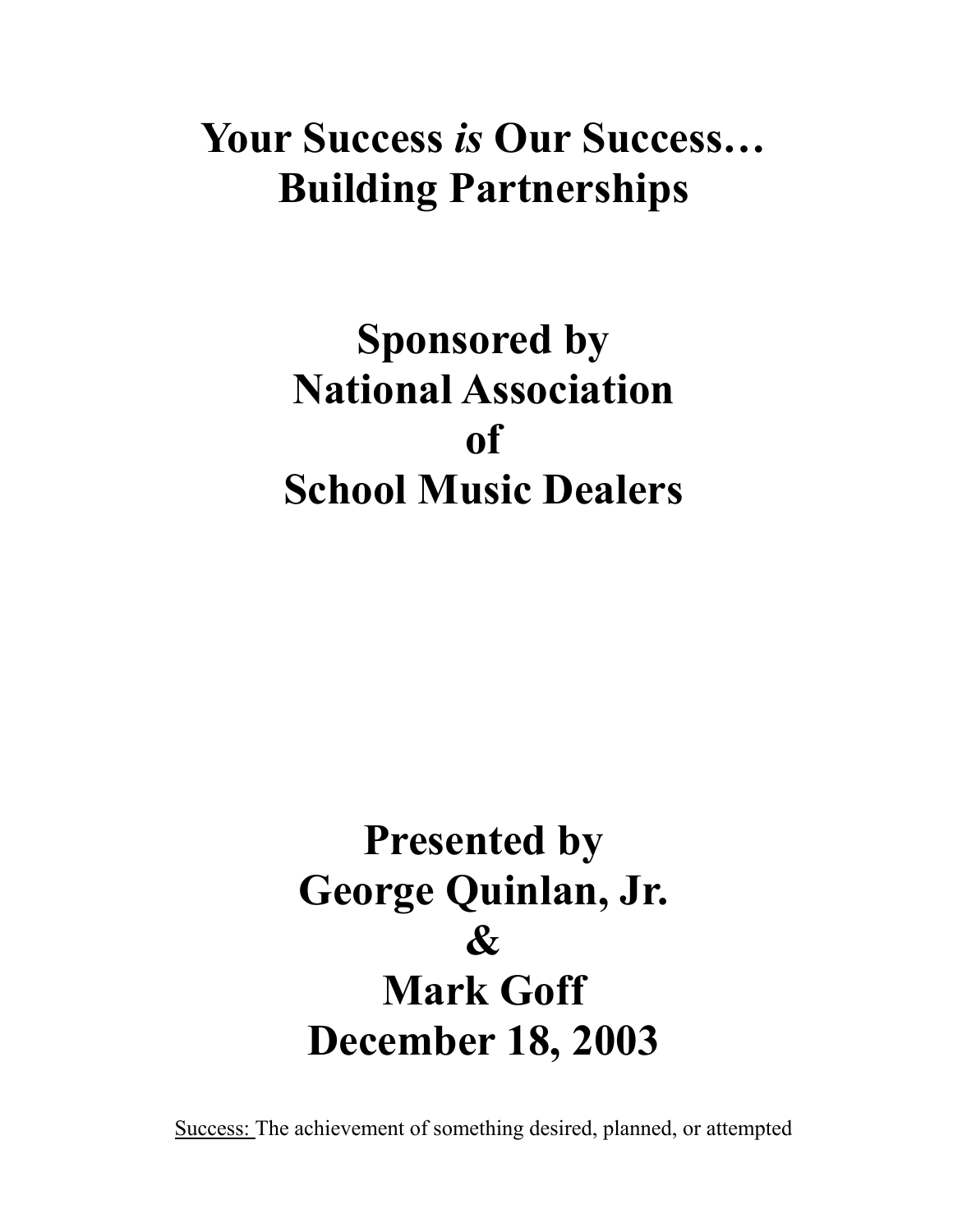Partnership: A relationship based on trust and respect where partners receive equal value and achieve mutual objectives

Standards: What are the standards for your program? How do you define them? Maintain them? Communicate them?

Selecting a dealer partner to help you

#### **National Association of School Music Dealers**

NASMD Members will…

#### **Help local teachers develop successful school music programs…**

- Personal consultation with each director to understand the needs of his/her program
	- Routine, dependable calls by a qualified sales professional
	- Reliable support  $\&$  solutions through high quality products, services,  $\&$  information

#### **Help parents provide for & support their child's active participation in school music programs…**

- Help educate parents about the positive, life-changing benefits of active music-making
	- Provide high quality, affordable, teacher approved products &
		- services designed to help their child succeed
	- Provide convenient, reliable, timely service after the sale to help their child
		- make music with minimal interruptions

#### **Help students enjoy the benefits of making music in their school music programs…**

- Provide high quality, properly adjusted products to help the student
	- learn to make music as quickly as possible
	- Provide reliable, timely service to help the student
	- continue to make music with minimal interruptions

#### Criteria for selecting a school music dealer partner: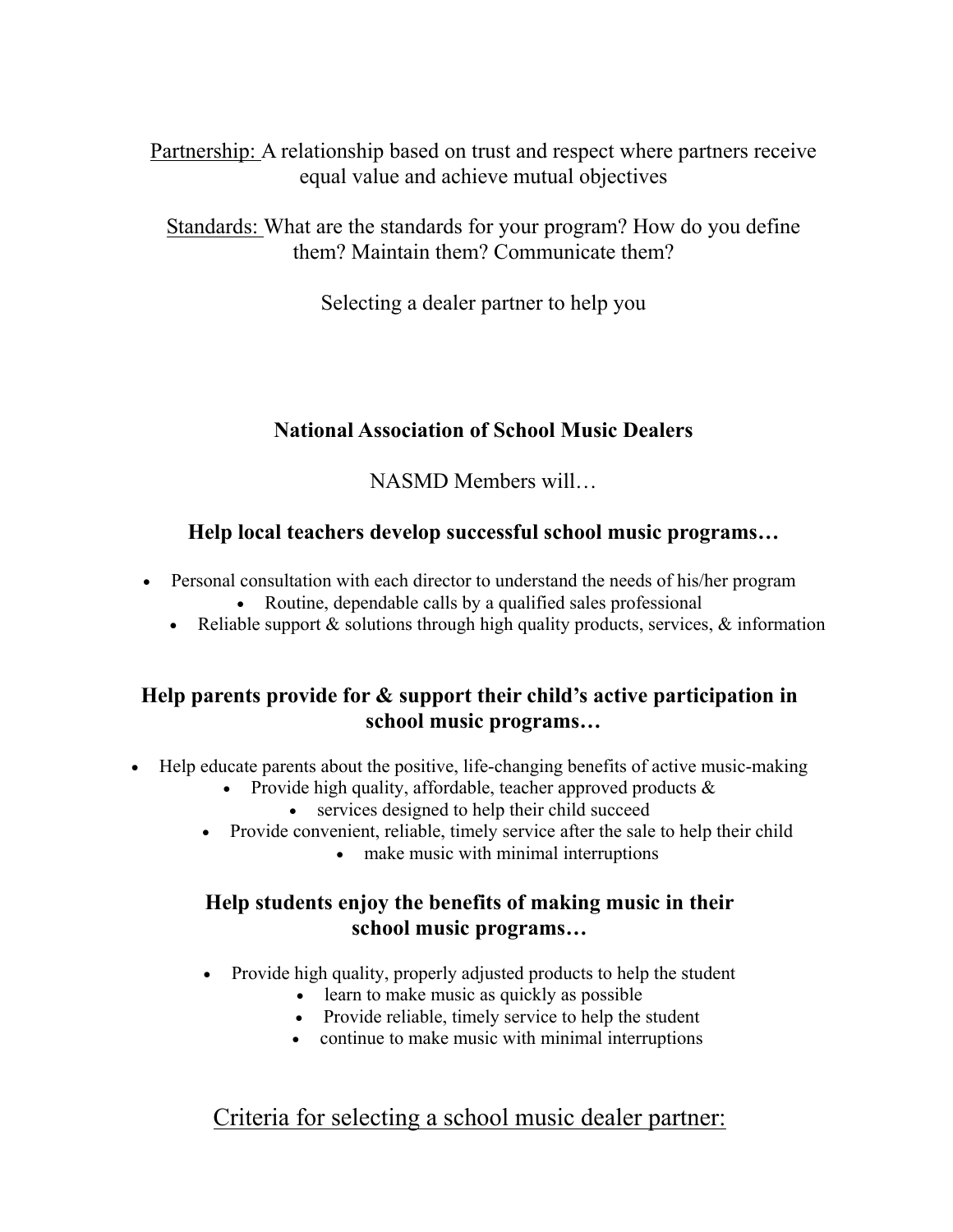- Company Background
- Proximity to the School
	- Ability to Service
- Educational Representatives
	- Store Personnel
	- Repair Service
		- Instruments
	- Recruiting Service
		- Rental Plan
		- Accessories
	- Step Up programs
		- Printed Music
	- Special Services